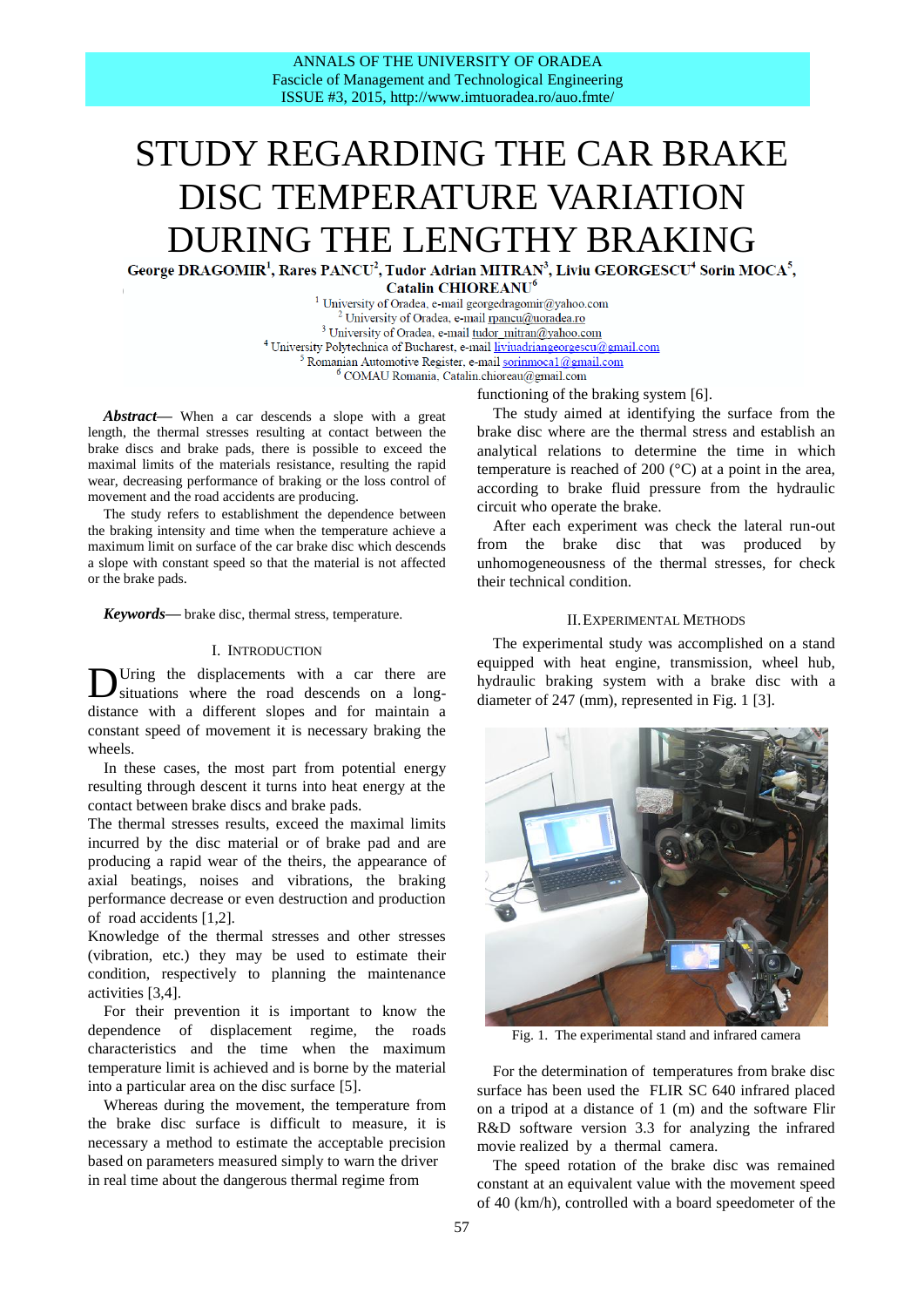stand.

The liquid pressure from brake disc actuation circuit was controlled with a pressure gauge with glycerin, represented in Fig. 2.



Fig. 2. The speedometer and the stand manometer

The pressure modification from brake disc actuation circuit was achieved with a brake main cylinder controlled by a mechanism with screw – nut, which ensures an adjusting precision for the pressure value and maintaining it constant throughout the measurement cycle.

The lateral run-out measurement from brake disc before and after each measurement cycle was performed with a Dial Indicator accurate to 0.01 (mm), represented in Fig. 3.



Fig. 3. Check brake disc lateral run-out with a Dial Indicator

The experiments were performed in several similar cycles. At the beginning of each cycle, the brake disc temperature was equal to the atmospheric temperature and with the dial indicators was checked the brake disc lateral run-out the fall within the limits prescribed by the manufacturer accurate to 0-0.08 (mm), so that is suitable for testing.

With the infrared camera and a panel Lambert reflective type radiator was determined the reflected temperature and the emissivity of the disc material.

The heating result by the other components from the stand and the air from the room, where the experiments were performed due to operation of motor and heating generation from the braking process has produced a modification to reflected temperature values and the emissivity of the disc material [7,8]. For this reasons the determination of the reflected temperature and emissivity it was repeated at the beginning of each experiment.

For the emissivity the measured values has in the interval (0.48;0.49) and the reflected temperature value has been in the interval  $(18.9;21.2)$  (°C)

In the first cycle of the experiment was acted the brake main cylinder until to the 1 pressure (MPa), and after the coupling of transmission, the engine speed was established at the value who corresponding to movement speed of 40 (km/h).

With the thermal camera was measured the temperature distribution on the brake disc surface, and was identified the area where the thermal stress was higher and the temperature variations recorded starting with the brake from the beginning until in that area where the disc was heated to 200  $(°C)$ , which is considered the maximum limit supported by the brake pad gasket material.

At the end of cycle was checked the brake disc lateral run-out to notice the irreversible permanent deformation due to braking and if they exceed the limits allowed by the manufacturer.

In the subsequent cycles the intensity of the brake was modified by increasing fluid pressure in the brake circuit to values of: 1.25 (MPa), 1.50 (MPa), 1.75 (MPa), 2.00 (MPa), 2.25 (MPa), 2.50 (MPa), 2.75 (MPa), 3.0 (MPa), this simulates descents on roads with steep slopes. The rest of the parameters remain constant.

It was observed that the point of the brake disc surface where temperatures get to the highest value is located at the exit from contact area with the brake disc within a radius close to the medium radius of friction surface, represented in Fig. 4 .



Fig. 4. The picture of disc brakes heated

After each cycle was found that the deformation of the disc do not was above limits which make him in inappropriately, the brake disc lateral run-out are located in 0.03-0.05 (mm) interval, below the maximum allowed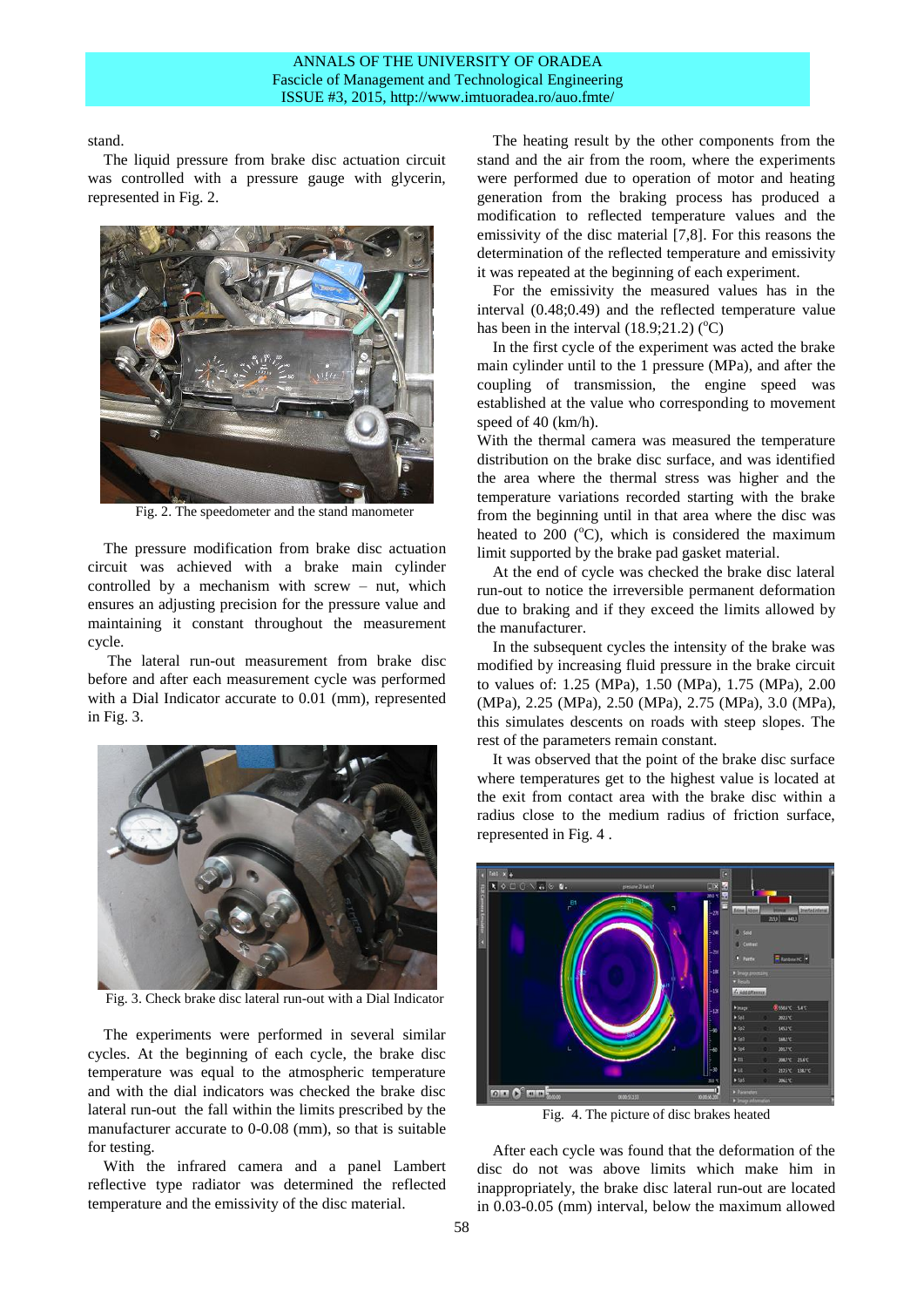## ANNALS OF THE UNIVERSITY OF ORADEA Fascicle of Management and Technological Engineering ISSUE #3, 2015, http://www.imtuoradea.ro/auo.fmte/

by the manufacturer.

The temperatures variation from the point where the thermal stress was higher depending on the time interval recorded starting with the brake from the beginning until in that area were the disc was heated at the maximal value realized in 9 cycles of experiments is represented in Fig. 5, where T - the temperature of the brake disc.



Fig. 5. The variation of the most solicited point temperature on the brake disc surface

## III. RESULTS

From the analysis of the experimental data was observed that the heating of the brake disc does not increase uniformly with increasing braking intensity, and time after which achieve a safe limit temperature of operation, decreases with increasing pressure from their operating system.

Based on graphical representations from figure 5, for each value of liquid pressure from the actuation circuit of the braking system , denoted with the P letter, it was determinates the time values of the most solicited point temperature on the brake disc surface which has heated to 200 ( $^{\circ}$ C). These values have shown in Table I, where p - liquid pressure from the circuit of the braking system.

TABLE I THE TIME VALUE TO WHICH ACHIEVE THE LIMIT TEMPERATURE ON BRAKE DISC SURFACE

| <b>Braking</b><br>liquid<br>pressure | The time<br>experimentally<br>determined | The time<br>analytically<br>determined | The error |
|--------------------------------------|------------------------------------------|----------------------------------------|-----------|
| (MPa)                                | (s)                                      | (s)                                    | $\%$      |
| 1.00                                 | 67.40                                    | 66.967                                 | 0.64%     |
| 1.25                                 | 62.70                                    | 63.035                                 | 0.53%     |
| 1.50                                 | 57.10                                    | 58.356                                 | 2.20%     |
| 1.75                                 | 54.10                                    | 53.198                                 | 1.67%     |
| 2.00                                 | 48.70                                    | 47.830                                 | 1.79%     |
| 2.25                                 | 42.60                                    | 42.519                                 | 0.19%     |
| 2.50                                 | 36.80                                    | 37.534                                 | 1.99%     |
| 2.75                                 | 32.80                                    | 33.143                                 | 1.05%     |
| 3.00                                 | 30.00                                    | 29.614                                 | 1.29%     |

Based on experimental data recorded by statistical processing using regression procedure were determined analytical relationships that modulation this variation.

The graph obtained based on experimental data and the analytical relationship is represented in Fig. 6.



Fig. 6. The time variation which achieve the limit temperature on brake disc surface

The relationship obtained is a polynomial function of the third degree  $(1)$ , where  $t -$  the time measured in seconds

## **t** = 2.8606\*p<sup>3</sup>-16.703\*p<sup>2</sup> +10.948\*p+69.861 (1)

In this case the coefficient of determination R<sup>2</sup> established using regression procedure in Excel programme is:  $R^2 = 0.997$ .

To validate the above relationships, we compared the values determined analytically with those determined experimentally, and the results obtained with the related errors are shown in Table II.

We observe that the differences between the analytical results do not exceed by more than 3% of the values obtained experimentally.

TABLE II COMPARISON BETWEEN THE TIME VALUES WHICH ACHIEVE THE LIMIT TEMPERATURE ON BRAKE DISC SURFACE

| Braking liquid pressure<br>(MPa) | The time which achieve the limit<br>temperature (s) |
|----------------------------------|-----------------------------------------------------|
| 1.00                             | 67.40                                               |
| 1.25                             | 62.70                                               |
| 1.50                             | 57.10                                               |
| 1.75                             | 54.10                                               |
| 2.00                             | 48.70                                               |
| 2.25                             | 42.60                                               |
| 2.50                             | 36.80                                               |
| 2.75                             | 32.80                                               |
| 3.00                             | 30.00                                               |

Considering that the experiments were done at a constant speed of 40 (km/h), to determine the distance in meters that can be traveled by car from on a descent slope by